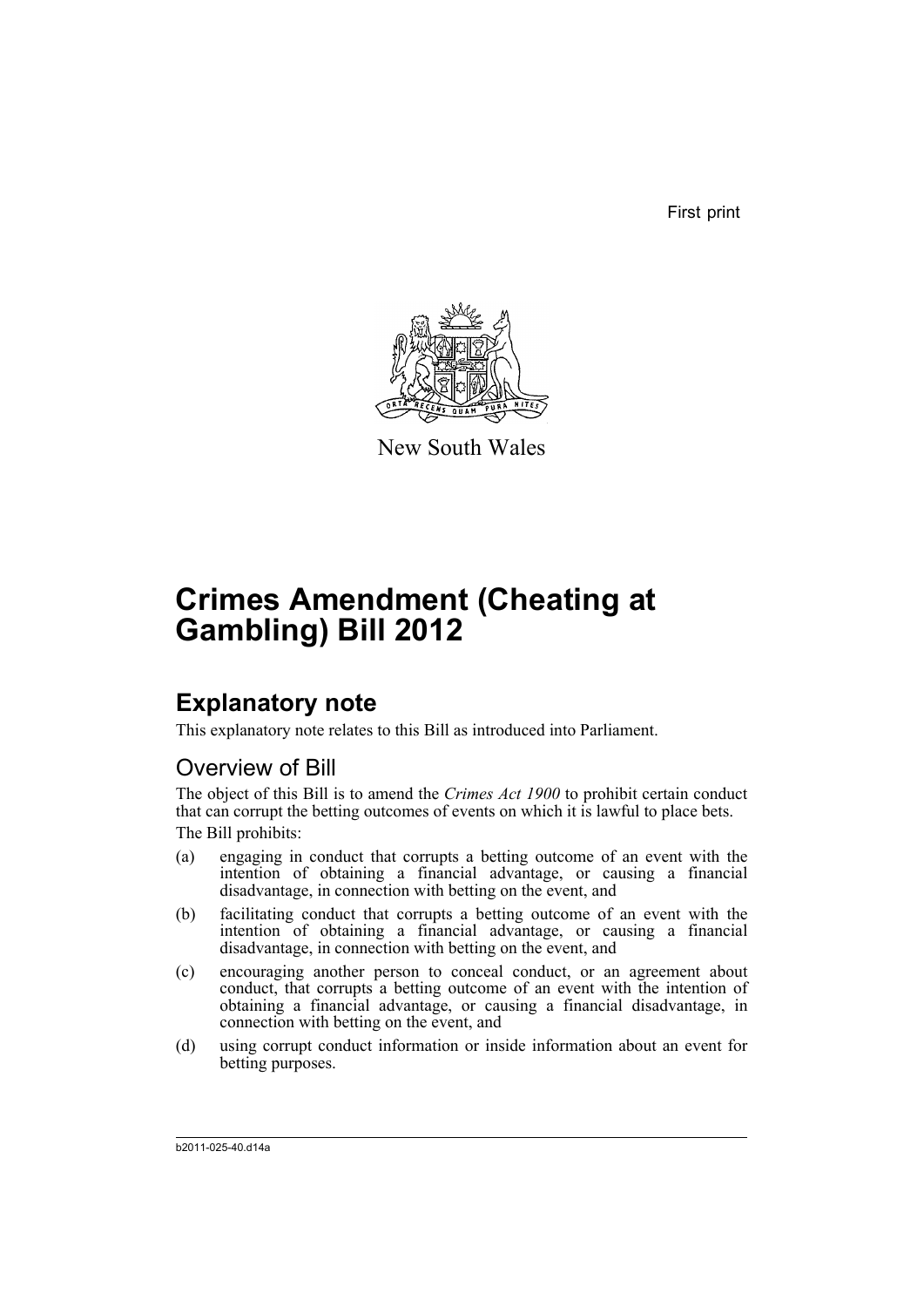Explanatory note

Conduct corrupts a betting outcome of an event if the conduct:

- (a) affects or, if engaged in, would be likely to affect the outcome of any type of betting on the event, and
- (b) is contrary to the standards of integrity that a reasonable person would expect of persons in a position to affect the outcome of any type of betting on the event.

The accused must engage in the conduct, or facilitate the conduct, knowing or being reckless as to whether the conduct corrupts a betting outcome of the event.

The Bill also makes a related amendment to the *Criminal Procedure Act 1986*.

### Outline of provisions

**Clause 1** sets out the name (also called the short title) of the proposed Act.

**Clause 2** provides for the commencement of the proposed Act on the date of assent.

### **Schedule 1 Amendment of Crimes Act 1900 No 40**

**Schedule 1 [1]** inserts a new Part 4ACA into the *Crimes Act 1900* that provides for the new offences.

Division 1 of proposed Part 4ACA defines expressions used in the proposed Part, including what it means to corrupt a betting outcome of an event (as described in the Overview).

Betting is defined to include both placing and withdrawing bets, and accepting bets.

An event is any event (whether or not taking place in this State) on which it is lawful to place bets under an Australian law. Betting on an event includes any betting on any contingencies connected with an event.

The provisions also define what it means to obtain a financial advantage, or cause a financial disadvantage, in a manner similar to existing fraud offences.

To prove an intention to obtain a financial advantage, or cause a financial disadvantage, it is necessary to prove that the accused:

- (a) meant to obtain a financial advantage, or cause a financial disadvantage, in connection with betting on the event, or
- (b) was aware that another person meant to obtain a financial advantage, or cause a financial disadvantage, in connection with betting on the event, as a result of the conduct the subject of the charge.

The provisions also broadly define what it means to encourage another person to do something.

Division 2 of proposed Part 4ACA sets out the new offences described in the **Overview**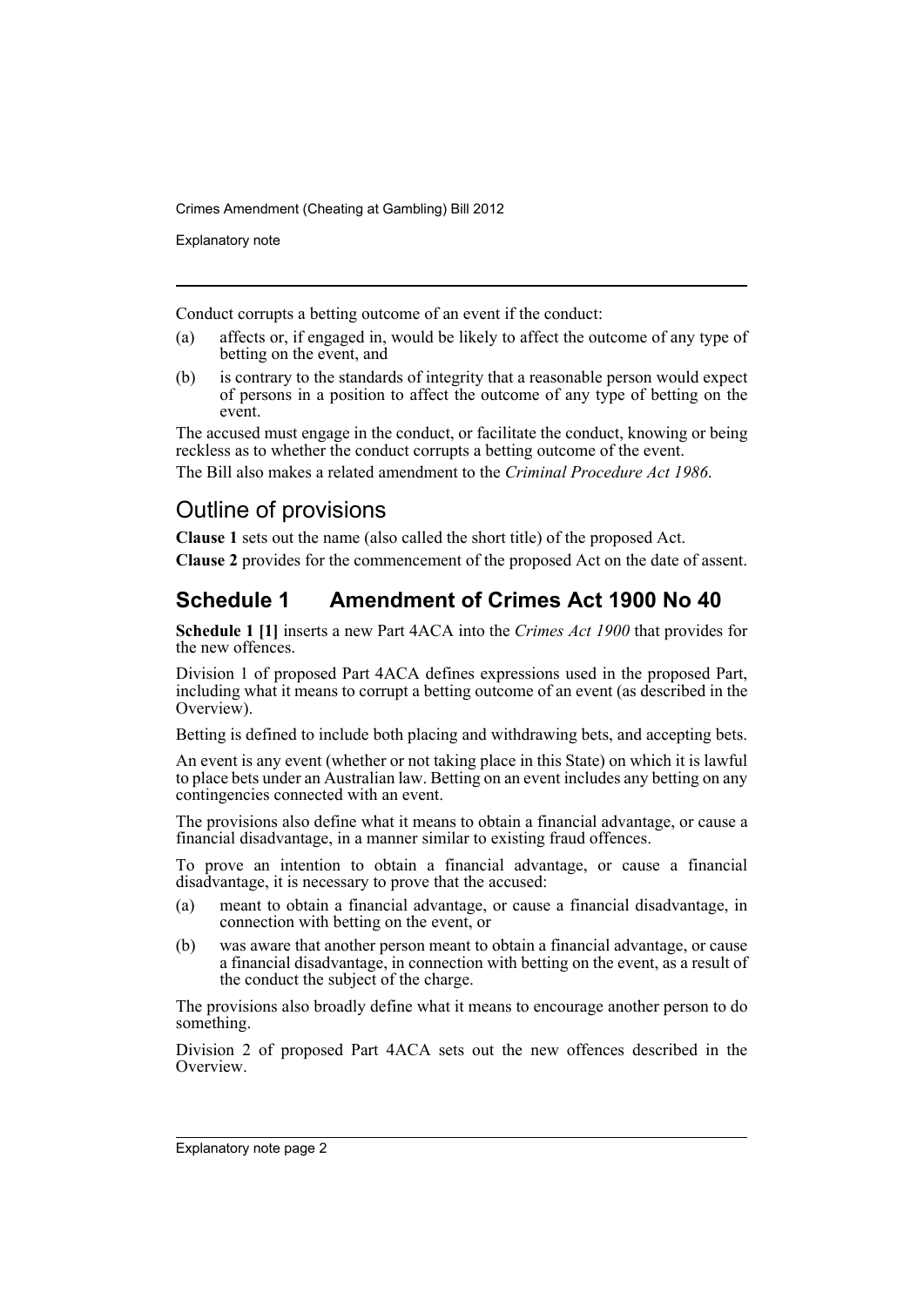Explanatory note

The offence relating to engaging in conduct that corrupts a betting outcome of an event carries a maximum penalty of imprisonment for 10 years.

The offence relating to facilitating conduct that corrupts a betting outcome of an event carries a maximum penalty of imprisonment for 10 years. Facilitating conduct that corrupts a betting outcome of an event means offering to engage in, encouraging another person to engage in or entering into an agreement about, conduct that corrupts a betting outcome of an event.

The offence relating to concealing conduct that corrupts a betting outcome of an event carries a maximum penalty of imprisonment for 10 years.

The offence of using corrupt conduct information about an event for betting purposes carries a maximum penalty of imprisonment for 10 years. Corrupt conduct information is any information about conduct or proposed conduct that corrupts a betting outcome of the relevant event.

The offence of using inside information for betting purposes carries a maximum penalty of imprisonment for 2 years. Inside information is any information that is not generally available and which, if it were generally available, would or would be likely to influence persons who commonly bet on the relevant event in deciding whether or not to bet on the event or making any other betting decision.

**Schedule 1 [2]** provides for the review of the operation of the new Part at the end of the period of 3 years after the commencement of the new Part.

### **Schedule 2 Amendment of Criminal Procedure Act 1986 No 209**

**Schedule 2** requires the new offences to be dealt with summarily unless the prosecutor or person charged elects to have the offence dealt with on indictment.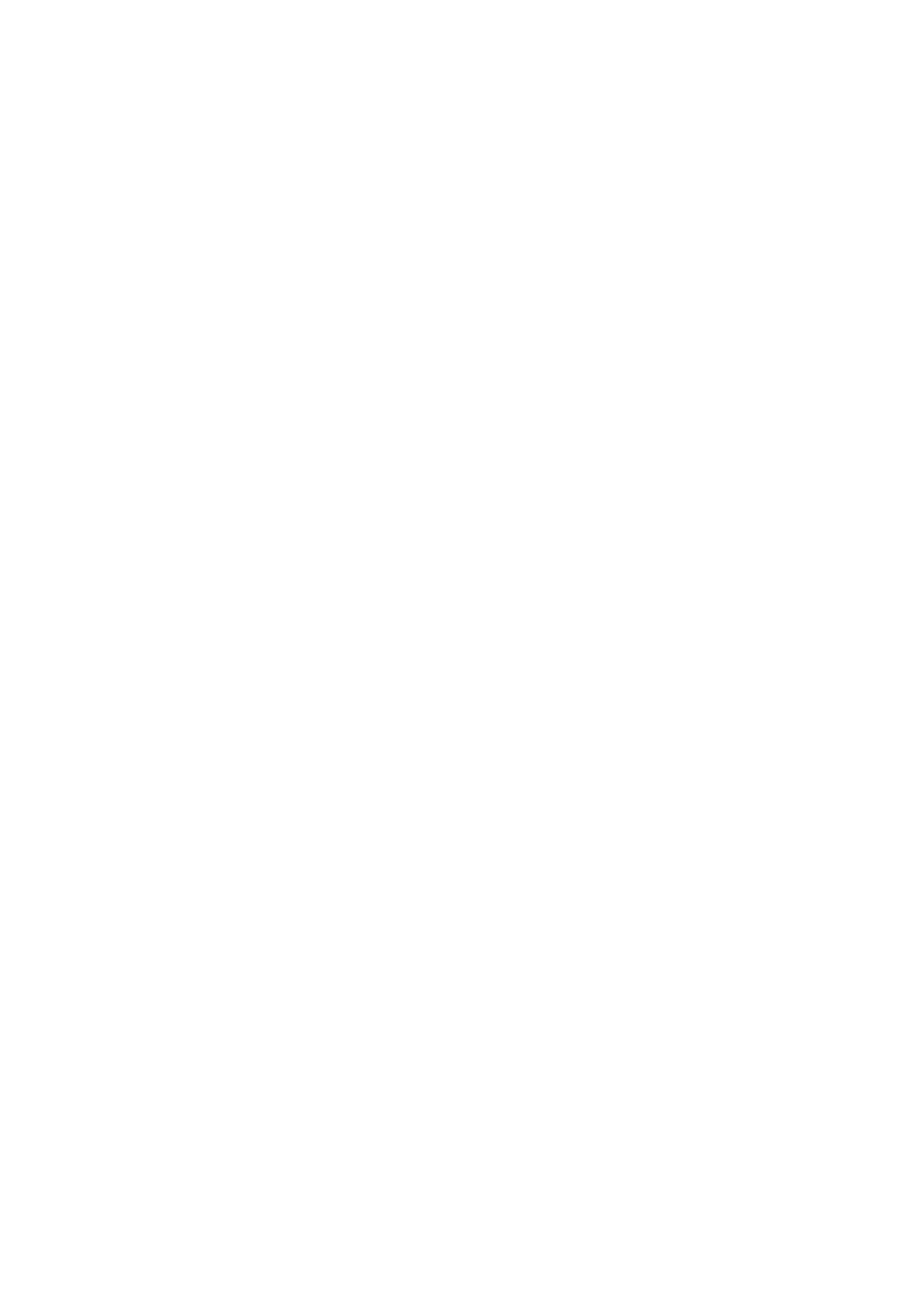First print



New South Wales

# **Crimes Amendment (Cheating at Gambling) Bill 2012**

## **Contents**

|                                                            | Page |
|------------------------------------------------------------|------|
| Name of Act                                                |      |
| 2 Commencement                                             |      |
| Schedule 1 Amendment of Crimes Act 1900 No 40              | 3.   |
| Schedule 2 Amendment of Criminal Procedure Act 1986 No 209 | 9.   |
|                                                            |      |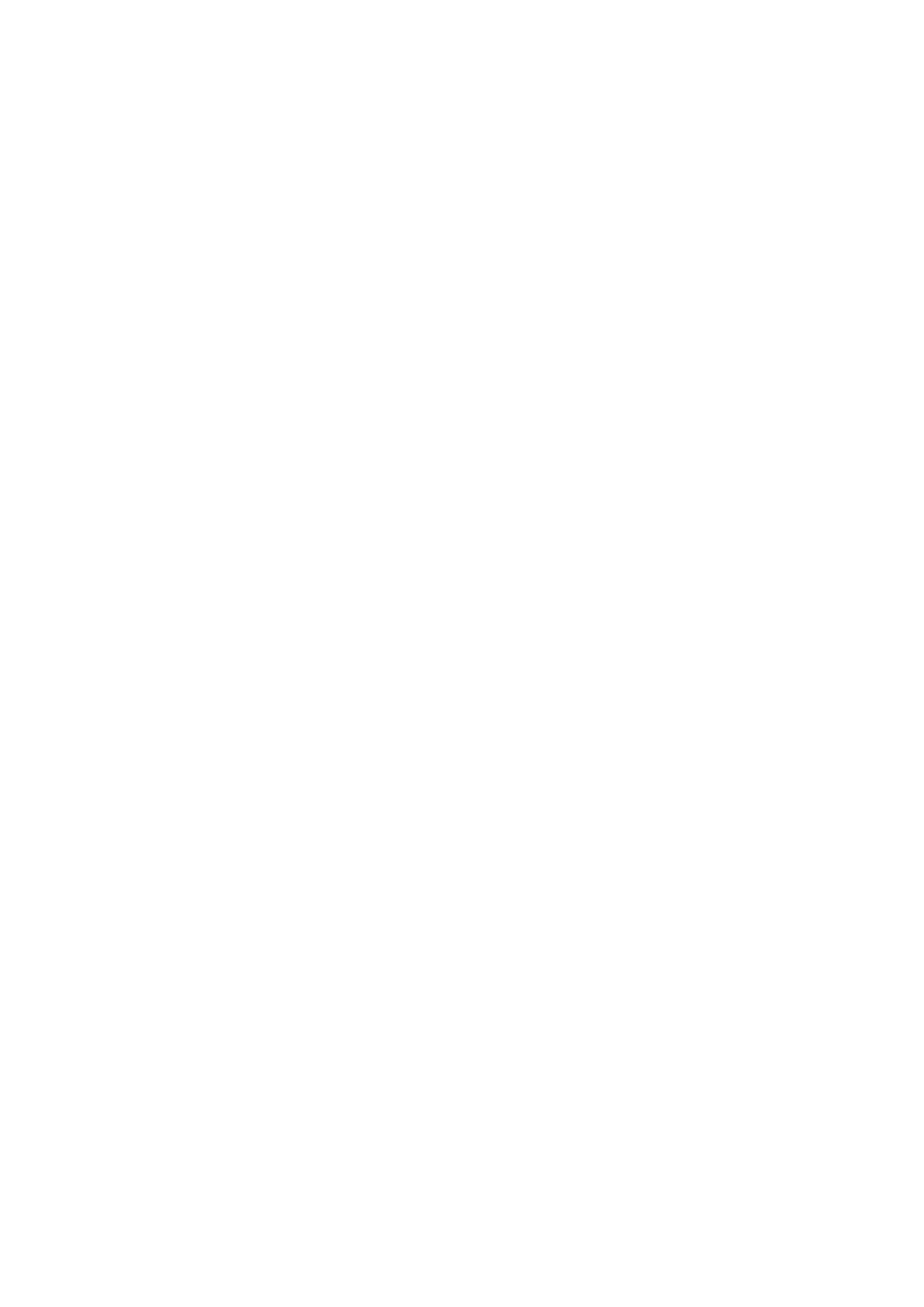

New South Wales

# **Crimes Amendment (Cheating at Gambling) Bill 2012**

No , 2012

### **A Bill for**

An Act to amend the *Crimes Act 1900* to prohibit certain conduct that can corrupt the betting outcomes of events on which it is lawful to place bets; and for related purposes.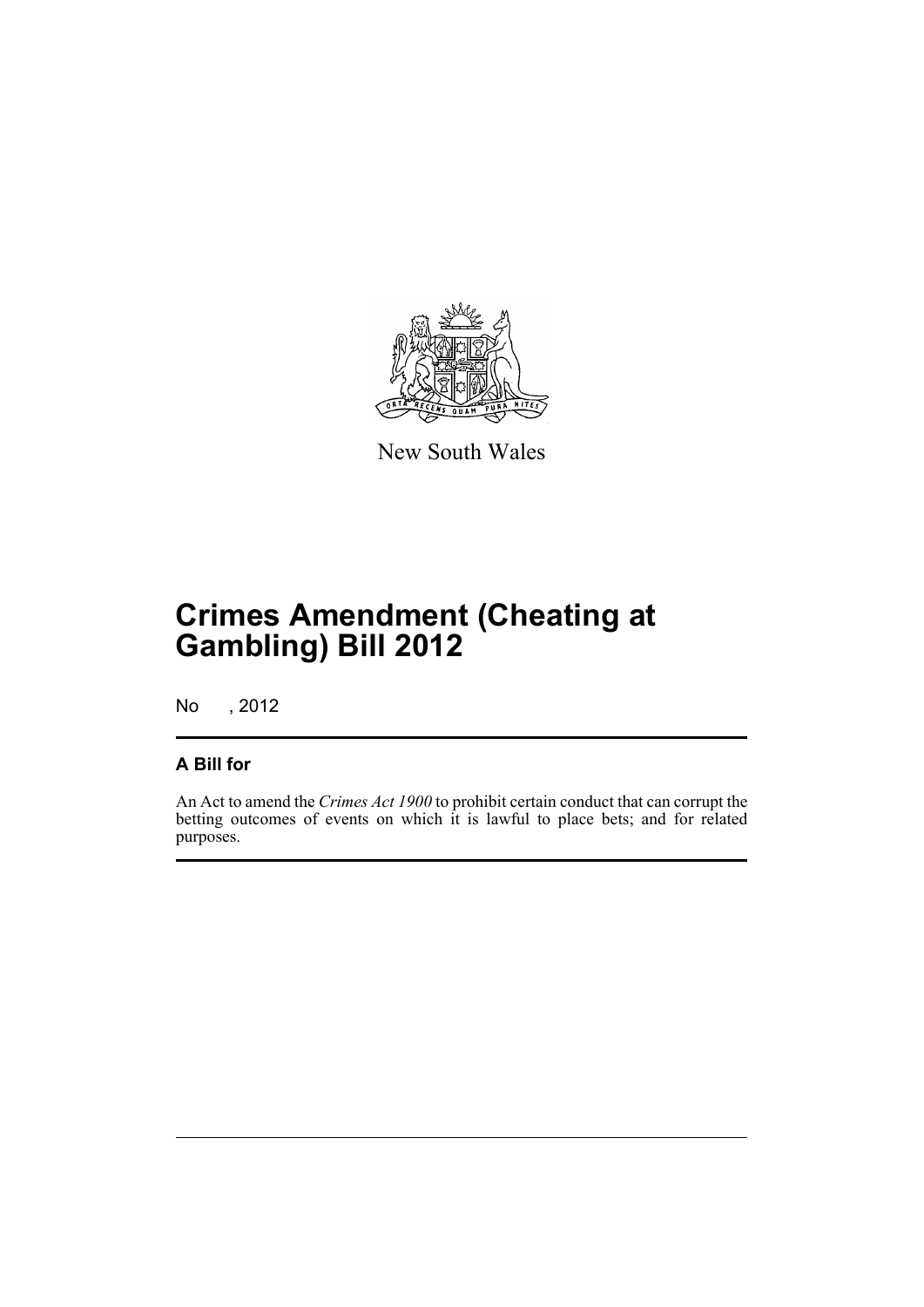<span id="page-7-1"></span><span id="page-7-0"></span>

| The Legislature of New South Wales enacts:                        |                |
|-------------------------------------------------------------------|----------------|
| Name of Act                                                       | $\overline{2}$ |
| This Act is the Crimes Amendment (Cheating at Gambling) Act 2012. | 3              |
| Commencement                                                      | $\overline{4}$ |
| This Act commences on the date of assent to this Act.             | 5              |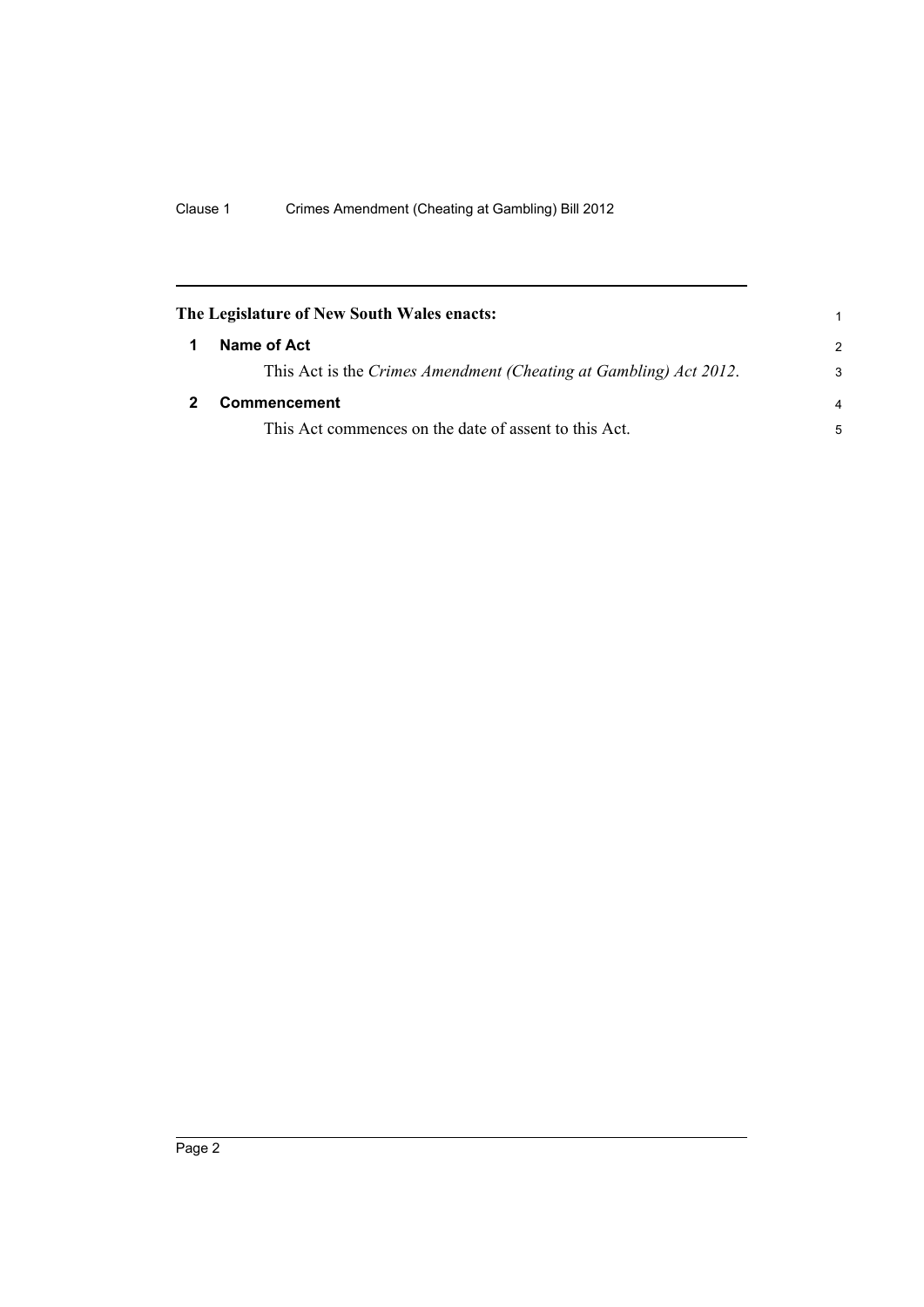Amendment of Crimes Act 1900 No 40 Schedule 1

<span id="page-8-0"></span>

|     | <b>Schedule 1</b> |                   | <b>Amendment of Crimes Act 1900 No 40</b>                                                                                                                                                                                                                                                  | 1                                |  |  |
|-----|-------------------|-------------------|--------------------------------------------------------------------------------------------------------------------------------------------------------------------------------------------------------------------------------------------------------------------------------------------|----------------------------------|--|--|
| [1] |                   | Part 4ACA         | Insert after Part 4AC:                                                                                                                                                                                                                                                                     | 2<br>3                           |  |  |
|     |                   |                   | Part 4ACA Cheating at gambling                                                                                                                                                                                                                                                             | 4                                |  |  |
|     |                   | <b>Division 1</b> | <b>Preliminary</b>                                                                                                                                                                                                                                                                         | 5                                |  |  |
|     | 193H              |                   | <b>Corrupting betting outcome of event</b>                                                                                                                                                                                                                                                 |                                  |  |  |
|     |                   | (1)               | For the purposes of this Part, conduct <i>corrupts a betting outcome</i><br>of an event if the conduct:                                                                                                                                                                                    | 7<br>8                           |  |  |
|     |                   |                   | affects or, if engaged in, would be likely to affect the<br>(a)<br>outcome of any type of betting on the event, and                                                                                                                                                                        | 9<br>10                          |  |  |
|     |                   |                   | is contrary to the standards of integrity that a reasonable<br>(b)<br>person would expect of persons in a position to affect the<br>outcome of any type of betting on the event.                                                                                                           | 11<br>12<br>13                   |  |  |
|     |                   | (2)               | For the purposes of this Part, an <i>agreement about conduct that</i><br><i>corrupts a betting outcome of an event</i> is an agreement<br>between 2 or more persons under which one or more of those<br>persons agree to engage in conduct that corrupts a betting<br>outcome of an event. | 14<br>15<br>16<br>17<br>18       |  |  |
|     |                   | (3)               | In this Part:<br><i>agreement</i> includes an arrangement.<br><i>conduct</i> means an act or an omission to perform an act.<br><i>engage in conduct means:</i><br>(a)<br>do an act, or<br>omit to perform an act.<br>(b)                                                                   | 19<br>20<br>21<br>22<br>23<br>24 |  |  |
|     | 1931              | <b>Betting</b>    |                                                                                                                                                                                                                                                                                            | 25                               |  |  |
|     |                   | (1)               | In this Part, <i>bet</i> includes the following:<br>place, accept or withdraw a bet,<br>(a)<br>cause a bet to be placed, accepted or withdrawn.<br>(b)                                                                                                                                     | 26<br>27<br>28                   |  |  |
|     |                   | (2)               | A reference in this Part to betting on an event includes a reference<br>to betting on any event contingency.                                                                                                                                                                               | 29<br>30                         |  |  |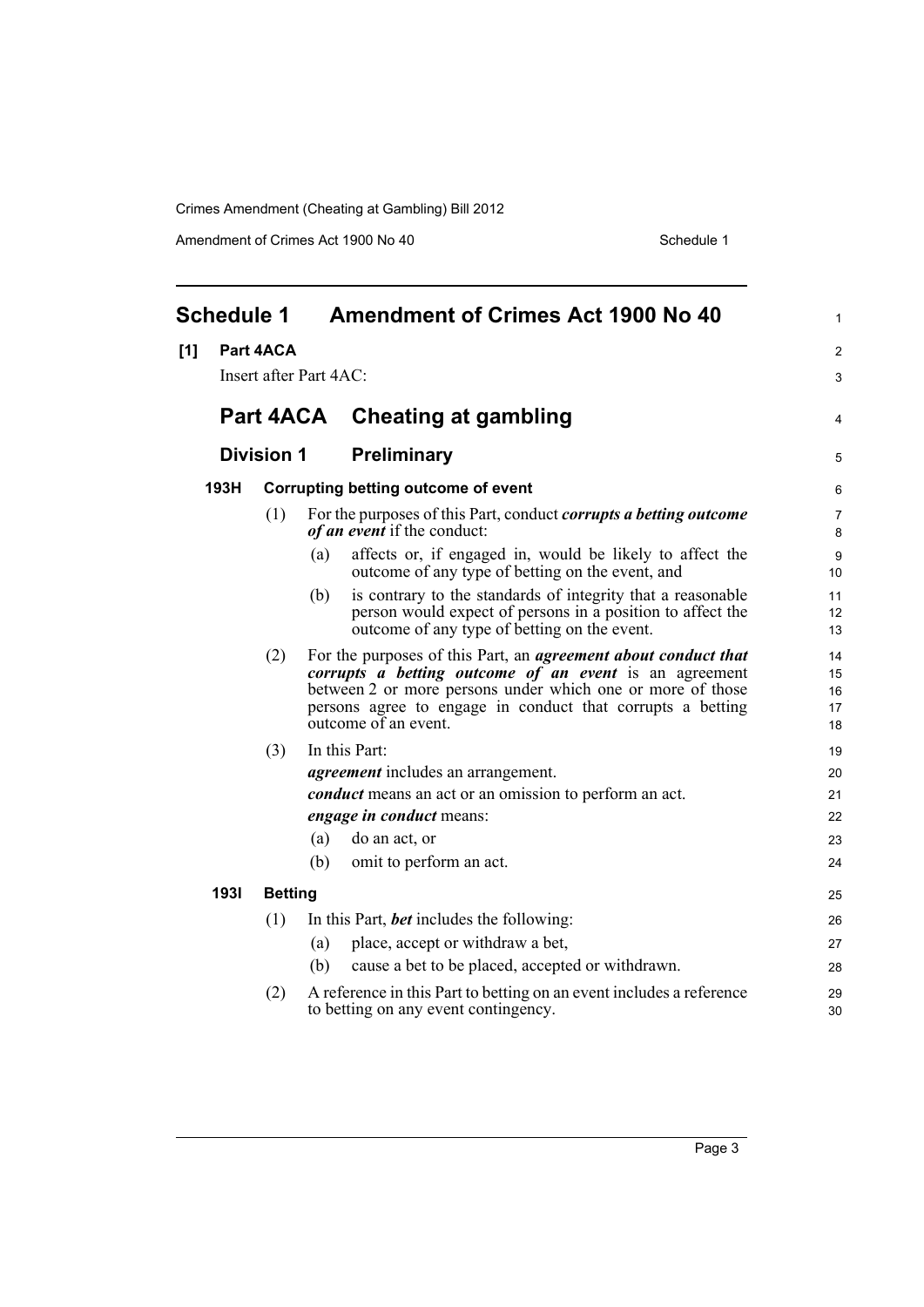| 193J |     | <b>Events and event contingencies</b>                                                                                                                                                                                                                                                     | $\mathbf{1}$                  |
|------|-----|-------------------------------------------------------------------------------------------------------------------------------------------------------------------------------------------------------------------------------------------------------------------------------------------|-------------------------------|
|      | (1) | In this Part, an <i>event</i> means any event (whether it takes place in<br>this State or elsewhere) on which it is lawful to bet under a law of<br>this State, another State, a Territory or the Commonwealth.                                                                           | 2<br>3<br>4                   |
|      | (2) | In this Part, an event contingency means any contingency in any<br>way connected with an event, being a contingency on which it is<br>lawful to bet under a law of this State, another State, a Territory<br>or the Commonwealth.                                                         | 5<br>6<br>$\overline{7}$<br>8 |
| 193K |     | Obtaining financial advantage or causing financial disadvantage                                                                                                                                                                                                                           | 9                             |
|      | (1) | In this Part, <i>obtain</i> a financial advantage includes:                                                                                                                                                                                                                               | 10                            |
|      |     | obtain a financial advantage for oneself or for another<br>(a)<br>person, and                                                                                                                                                                                                             | 11<br>12                      |
|      |     | (b)<br>induce a third person to do something that results in<br>oneself or another person obtaining a financial advantage,<br>and                                                                                                                                                         | 13<br>14<br>15                |
|      |     | (c)<br>keep a financial advantage that one has,                                                                                                                                                                                                                                           | 16                            |
|      |     | whether the financial advantage is permanent or temporary.                                                                                                                                                                                                                                | 17                            |
|      | (2) | In this Part, <i>cause</i> a financial disadvantage means:                                                                                                                                                                                                                                | 18                            |
|      |     | cause a financial disadvantage to another person, or<br>(a)                                                                                                                                                                                                                               | 19                            |
|      |     | induce a third person to do something that results in<br>(b)<br>another person suffering a financial disadvantage,                                                                                                                                                                        | 20<br>21                      |
|      |     | whether the financial disadvantage is permanent or temporary.                                                                                                                                                                                                                             | 22                            |
| 193L |     | Proof of intention to obtain financial advantage or cause financial<br>disadvantage                                                                                                                                                                                                       | 23<br>24                      |
|      | (1) | If an offence under this Part requires a person (the <i>accused</i> ) to<br>intend to obtain a financial advantage, or to cause a financial<br>disadvantage, in connection with betting on an event, that<br>element of the offence is established if, and only if, it is proved<br>that: | 25<br>26<br>27<br>28<br>29    |
|      |     | (a)<br>the accused meant to obtain a financial advantage, or cause<br>a financial disadvantage, in connection with betting on the<br>event, or                                                                                                                                            | 30<br>31<br>32                |
|      |     | (b)<br>the accused was aware that another person meant to obtain<br>a financial advantage, or cause a financial disadvantage, in<br>connection with betting on the event, as a result of the<br>conduct the subject of the charge.                                                        | 33<br>34<br>35<br>36          |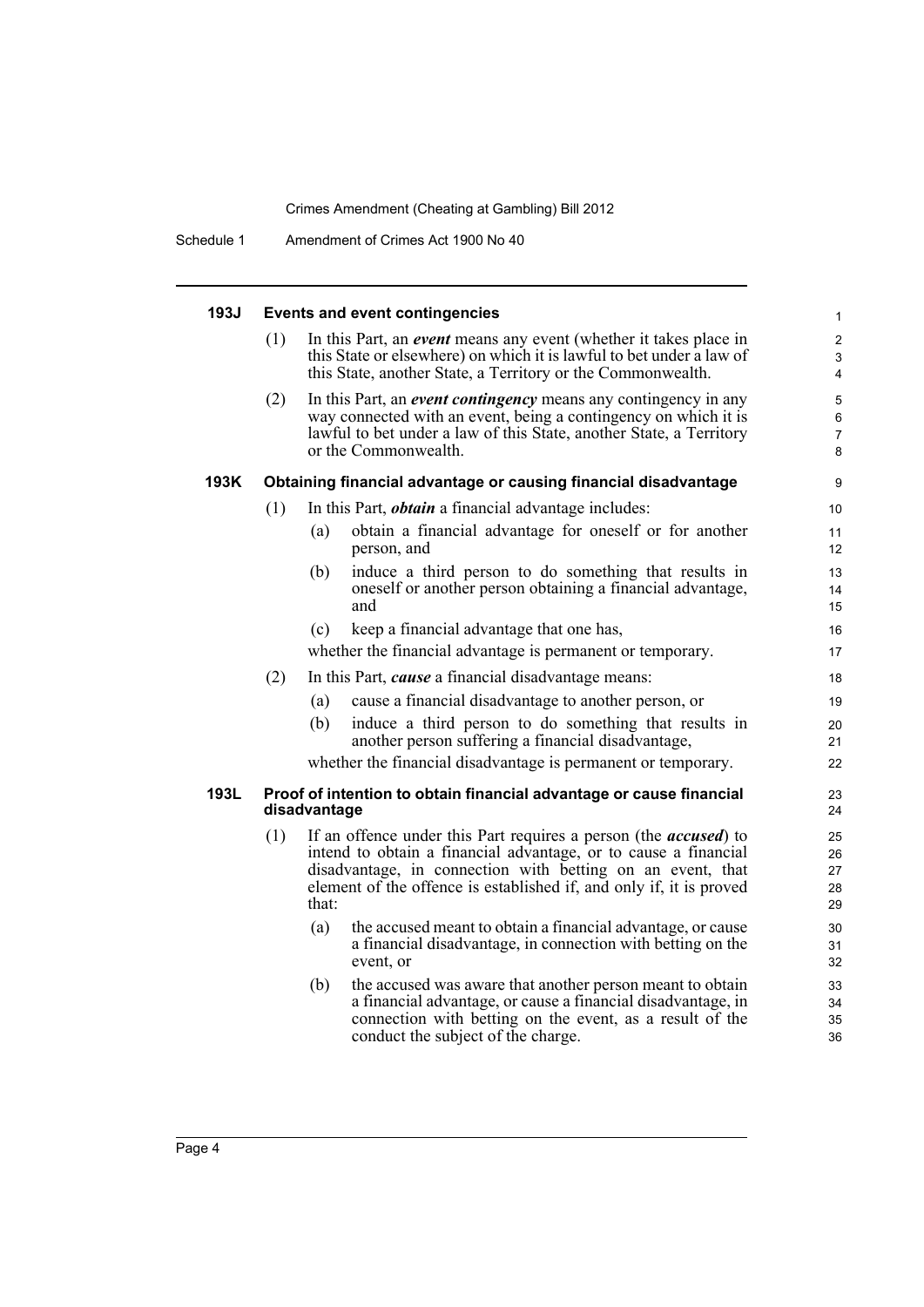Amendment of Crimes Act 1900 No 40 Schedule 1

|      | (2)                                  | It is not necessary to prove that any financial advantage was<br>actually obtained or any financial disadvantage was actually<br>caused. |                                                                                                                                                                                                                                   |                              |
|------|--------------------------------------|------------------------------------------------------------------------------------------------------------------------------------------|-----------------------------------------------------------------------------------------------------------------------------------------------------------------------------------------------------------------------------------|------------------------------|
|      | (3)                                  |                                                                                                                                          | In this section, the <i>conduct the subject of the charge</i> means:                                                                                                                                                              | 4                            |
|      |                                      | (a)                                                                                                                                      | in the case of an offence against section 193N—the<br>conduct that the accused engaged in, or                                                                                                                                     | 5<br>6                       |
|      |                                      | (b)                                                                                                                                      | in the case of an offence against section 1930—the<br>conduct that the accused facilitated, or                                                                                                                                    | $\overline{7}$<br>8          |
|      |                                      | (c)                                                                                                                                      | in the case of an offence against section 193P-the<br>conduct, or the conduct the subject of the agreement, that<br>the accused encouraged another person to conceal.                                                             | $\boldsymbol{9}$<br>10<br>11 |
| 193M |                                      | <b>Encourage</b>                                                                                                                         |                                                                                                                                                                                                                                   | 12                           |
|      |                                      |                                                                                                                                          | In this Part, <i>encourage</i> another person to engage in conduct<br>includes command, request, propose, advise, incite, induce,<br>persuade, authorise, urge, threaten or place pressure on the<br>person to engage in conduct. | 13<br>14<br>15<br>16         |
|      | <b>Offences</b><br><b>Division 2</b> |                                                                                                                                          |                                                                                                                                                                                                                                   |                              |
| 193N |                                      |                                                                                                                                          | Engage in conduct that corrupts betting outcome of event                                                                                                                                                                          | 18                           |
|      |                                      |                                                                                                                                          | A person who engages in conduct that corrupts a betting outcome<br>of an event:                                                                                                                                                   | 19<br>20                     |
|      |                                      | (a)                                                                                                                                      | knowing or being reckless as to whether the conduct<br>corrupts a betting outcome of the event, and                                                                                                                               | 21<br>22                     |
|      |                                      | (b)                                                                                                                                      | with the intention of obtaining a financial advantage, or<br>causing a financial disadvantage, in connection with any<br>betting on the event,                                                                                    | 23<br>24<br>25               |
|      |                                      |                                                                                                                                          | is guilty of an offence.                                                                                                                                                                                                          | 26                           |
|      |                                      |                                                                                                                                          | Maximum penalty: Imprisonment for 10 years.                                                                                                                                                                                       | 27                           |
| 1930 |                                      |                                                                                                                                          | Facilitate conduct that corrupts betting outcome of event                                                                                                                                                                         | 28                           |
|      | (1)                                  |                                                                                                                                          | A person who facilitates conduct that corrupts a betting outcome<br>of an event:                                                                                                                                                  | 29<br>30                     |
|      |                                      | (a)                                                                                                                                      | knowing or being reckless as to whether the conduct<br>facilitated corrupts a betting outcome of the event, and                                                                                                                   | 31<br>32                     |
|      |                                      |                                                                                                                                          |                                                                                                                                                                                                                                   |                              |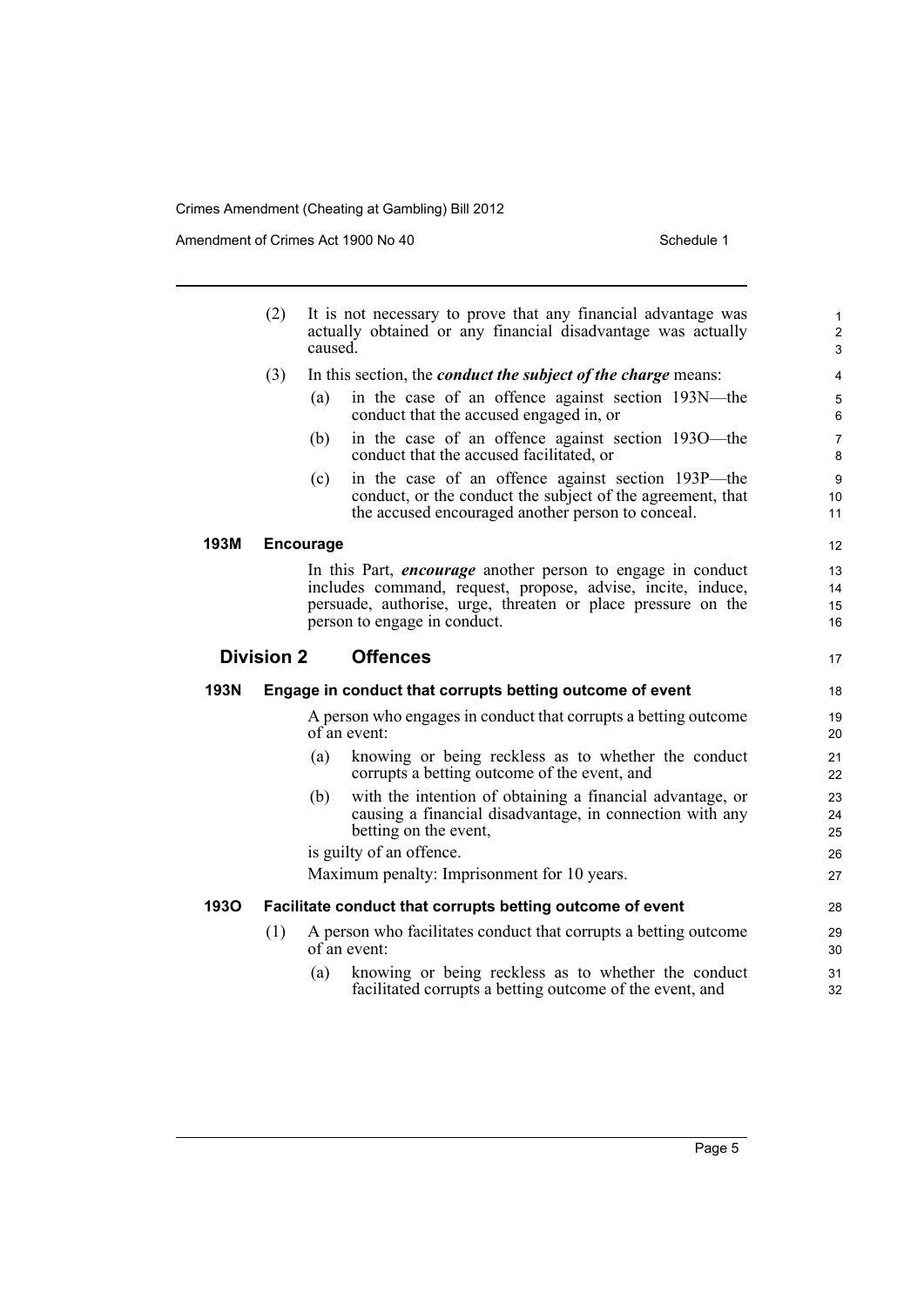Schedule 1 Amendment of Crimes Act 1900 No 40

|      |                                                                                         | (b) | with the intention of obtaining a financial advantage, or<br>causing a financial disadvantage, in connection with any<br>betting on the event,                                                                                                                          | 1<br>$\overline{2}$<br>3   |  |
|------|-----------------------------------------------------------------------------------------|-----|-------------------------------------------------------------------------------------------------------------------------------------------------------------------------------------------------------------------------------------------------------------------------|----------------------------|--|
|      |                                                                                         |     | is guilty of an offence.                                                                                                                                                                                                                                                | 4                          |  |
|      |                                                                                         |     | Maximum penalty: Imprisonment for 10 years.                                                                                                                                                                                                                             | 5                          |  |
|      | (2)                                                                                     |     | A person <i>facilitates</i> conduct that corrupts a betting outcome of an<br>event if the person:                                                                                                                                                                       | 6<br>$\overline{7}$        |  |
|      |                                                                                         | (a) | offers to engage in conduct that corrupts a betting outcome<br>of an event, or                                                                                                                                                                                          | 8<br>9                     |  |
|      |                                                                                         | (b) | encourages another person to engage in conduct that<br>corrupts a betting outcome of an event, or                                                                                                                                                                       | 10<br>11                   |  |
|      |                                                                                         | (c) | enters into an agreement about conduct that corrupts a<br>betting outcome of an event.                                                                                                                                                                                  | 12<br>13                   |  |
| 193P | Concealing conduct or agreement about conduct that corrupts<br>betting outcome of event |     |                                                                                                                                                                                                                                                                         |                            |  |
|      | (1)                                                                                     |     | A person who encourages another person to conceal from any<br>appropriate authority conduct, or an agreement about conduct,<br>that corrupts a betting outcome of an event:                                                                                             | 16<br>17<br>18             |  |
|      |                                                                                         | (a) | knowing or being reckless as to whether the conduct<br>corrupts a betting outcome of the event, and                                                                                                                                                                     | 19<br>20                   |  |
|      |                                                                                         | (b) | with the intention of obtaining a financial advantage, or<br>causing a financial disadvantage, in connection with any<br>betting on the event,                                                                                                                          | 21<br>22<br>23             |  |
|      |                                                                                         |     | is guilty of an offence.                                                                                                                                                                                                                                                | 24                         |  |
|      |                                                                                         |     | Maximum penalty: Imprisonment for 10 years.                                                                                                                                                                                                                             | 25                         |  |
|      | (2)                                                                                     |     | In this section, an <i>appropriate authority</i> includes:                                                                                                                                                                                                              | 26                         |  |
|      |                                                                                         | (a) | a police officer, or                                                                                                                                                                                                                                                    | 27                         |  |
|      |                                                                                         | (b) | a body that has the official function of controlling,<br>regulating or supervising an event, or any betting on an<br>event.                                                                                                                                             | 28<br>29<br>30             |  |
| 193Q | Use of corrupt conduct information or inside information for<br>betting purposes        |     |                                                                                                                                                                                                                                                                         |                            |  |
|      | (1)                                                                                     | (a) | A person who possesses information in connection with an event<br>that is corrupt conduct information, and who knows or is reckless<br>as to whether the information is corrupt conduct information, is<br>guilty of an offence if the person:<br>bets on the event, or | 33<br>34<br>35<br>36<br>37 |  |
|      |                                                                                         |     |                                                                                                                                                                                                                                                                         |                            |  |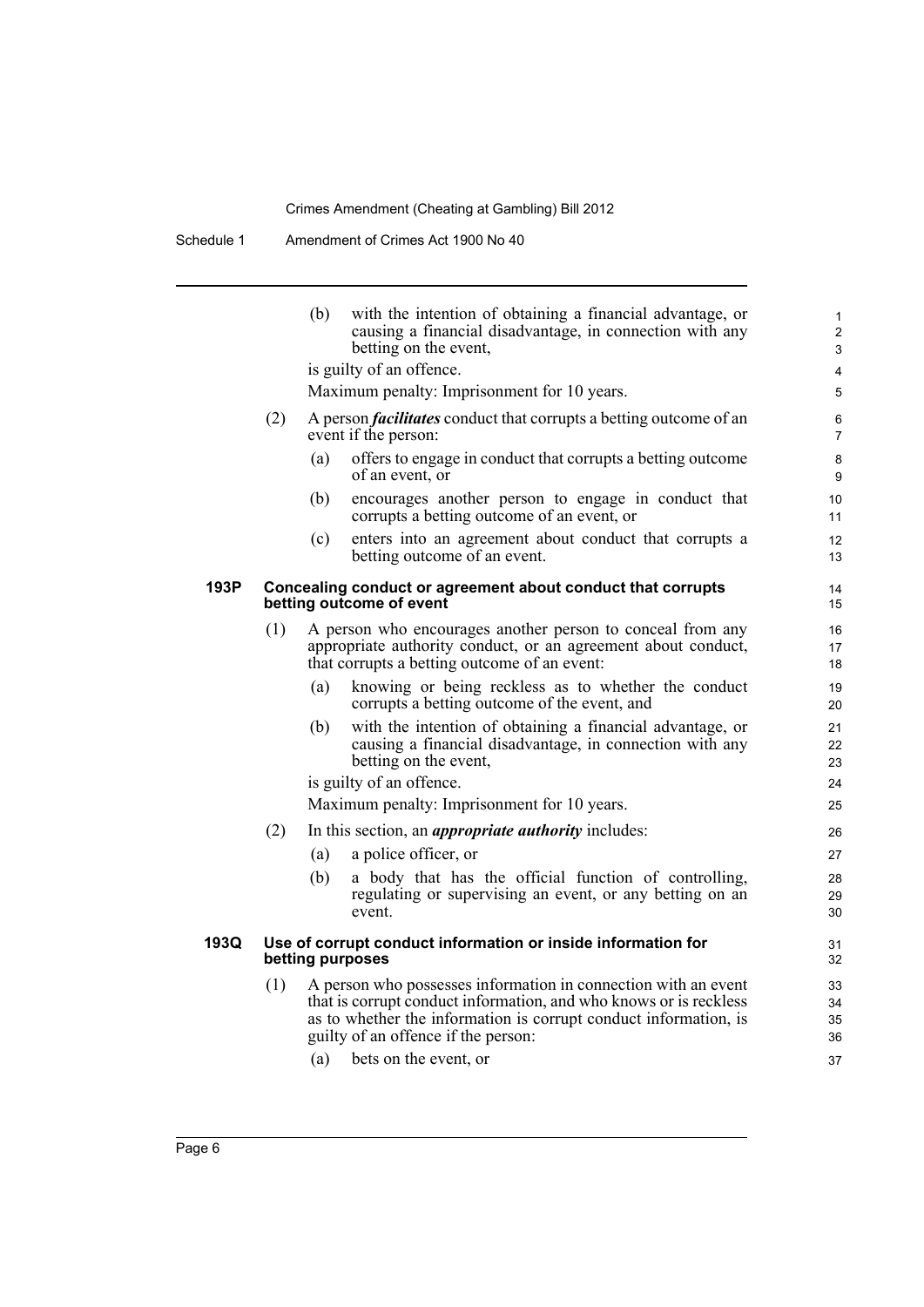Amendment of Crimes Act 1900 No 40 Schedule 1

|     | (b)                                                                                                                                                                                                                          | encourages another person to bet on the event in a<br>particular way, or                                                                                                                                                                         | 1<br>$\overline{2}$      |  |
|-----|------------------------------------------------------------------------------------------------------------------------------------------------------------------------------------------------------------------------------|--------------------------------------------------------------------------------------------------------------------------------------------------------------------------------------------------------------------------------------------------|--------------------------|--|
|     | (c)                                                                                                                                                                                                                          | communicates the information to another person who the<br>first person knows or ought reasonably to know would or<br>would be likely to bet on the event.                                                                                        | 3<br>$\overline{4}$<br>5 |  |
|     |                                                                                                                                                                                                                              | Maximum penalty: Imprisonment for 10 years.                                                                                                                                                                                                      | 6                        |  |
| (2) | A person who possesses information in connection with an event<br>that is inside information, and who knows or is reckless as to<br>whether the information is inside information, is guilty of an<br>offence if the person: |                                                                                                                                                                                                                                                  |                          |  |
|     | (a)                                                                                                                                                                                                                          | bets on the event, or                                                                                                                                                                                                                            | 11                       |  |
|     | (b)                                                                                                                                                                                                                          | encourages another person to bet on the event in a<br>particular way, or                                                                                                                                                                         | 12<br>13                 |  |
|     | (c)                                                                                                                                                                                                                          | communicates the information to another person who the<br>first person knows or ought reasonably to know would or<br>would be likely to bet on the event.                                                                                        | 14<br>15<br>16           |  |
|     |                                                                                                                                                                                                                              | Maximum penalty: Imprisonment for 2 years.                                                                                                                                                                                                       | 17                       |  |
| (3) | Information in connection with an event is <i>corrupt conduct</i><br><i>information</i> if the information is about conduct, or proposed<br>conduct, that corrupts a betting outcome of the event.                           |                                                                                                                                                                                                                                                  |                          |  |
| (4) | Information in connection with an event is <i>inside information</i> if<br>the information:                                                                                                                                  |                                                                                                                                                                                                                                                  |                          |  |
|     | (a)                                                                                                                                                                                                                          | is not generally available, and                                                                                                                                                                                                                  | 23                       |  |
|     | (b)                                                                                                                                                                                                                          | if it were generally available, would, or would be likely to,<br>influence persons who commonly bet on the event in<br>deciding whether or not to bet on the event or making any<br>other betting decision.                                      | 24<br>25<br>26<br>27     |  |
| (5) |                                                                                                                                                                                                                              | Information is <i>generally available</i> if:                                                                                                                                                                                                    | 28                       |  |
|     | (a)                                                                                                                                                                                                                          | it consists of matter that is readily observable by the<br>public, or                                                                                                                                                                            | 29<br>30                 |  |
|     | (b)                                                                                                                                                                                                                          | it has been made known in a manner that would, or would<br>be likely to, bring it to the attention of the public, or                                                                                                                             | 31<br>32                 |  |
|     | (c)                                                                                                                                                                                                                          | it consists of deductions, conclusions or inferences made<br>or drawn from information referred to in paragraph (a)<br>or $(b)$ .                                                                                                                | 33<br>34<br>35           |  |
| (6) |                                                                                                                                                                                                                              | In proceedings for an offence against subsection $(1)$ (b) or $(c)$<br>or $(2)$ (b) or $(c)$ it is not necessary to prove that the person<br>encouraged to bet, or to whom information was communicated,<br>actually bet on the event concerned. | 36<br>37<br>38<br>39     |  |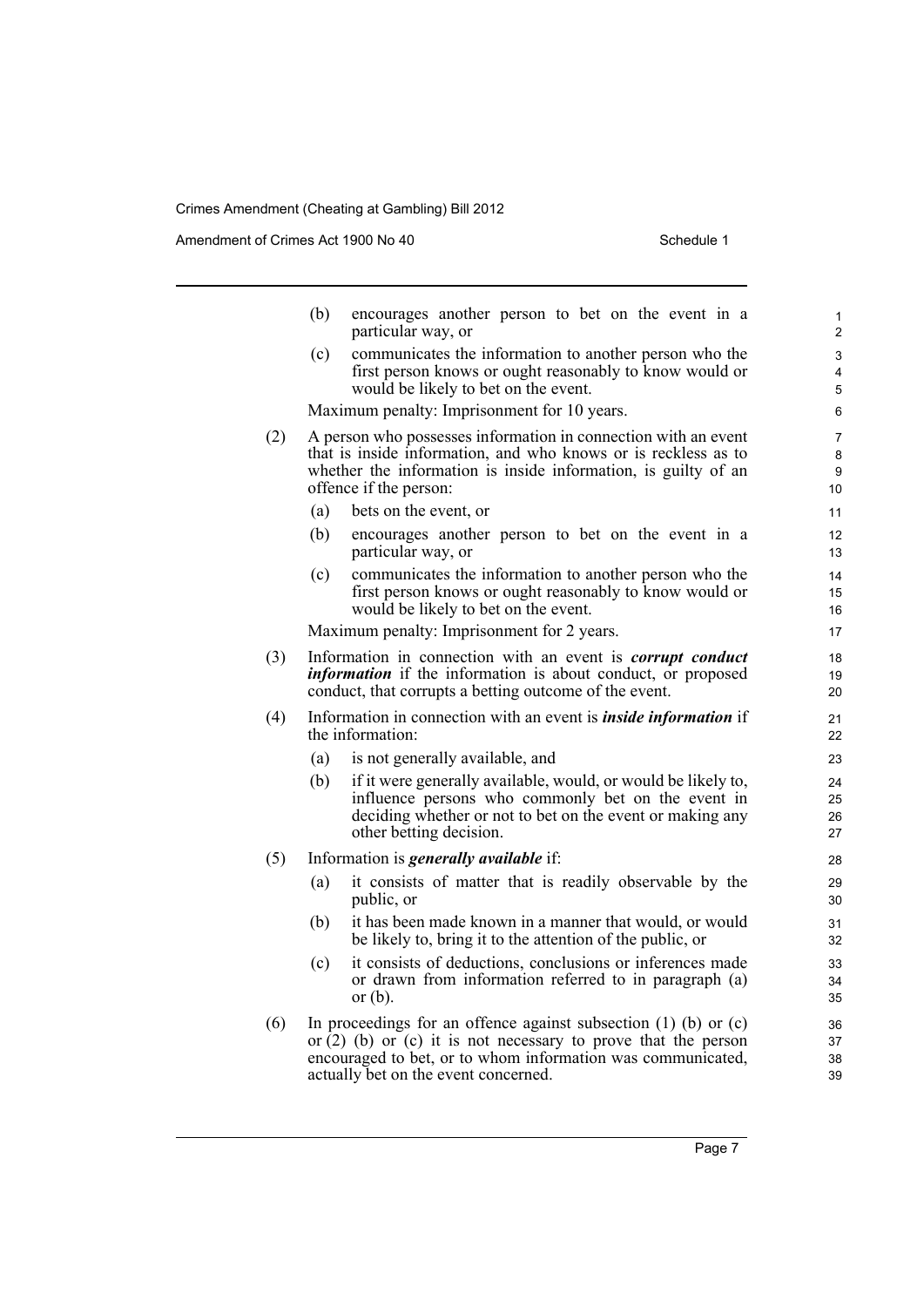Schedule 1 Amendment of Crimes Act 1900 No 40

(7) If, on the trial of a person for an offence under subsection  $(1)$ , the 1 trier of fact is not satisfied that the accused is guilty of the offence charged but is satisfied that the accused is guilty of an offence under subsection (2), it may find the accused not guilty of the offence charged but guilty of an offence under subsection (2), and the accused is liable to punishment accordingly. 6

16 15

21

(8) A reference in this section to communicating information 7 includes a reference to causing information to be communicated.

#### **[2] Schedule 11 Savings and transitional provisions** 9

Insert at the end of the Schedule with appropriate Part and clause numbering: 10

### **Part Crimes Amendment (Cheating at** <sup>11</sup> **Gambling) Act 2012**

#### **Review of amendments** 13

- (1) The Minister is to review the operation of Part 4ACA (Cheating 14 at gambling) to determine whether the policy objectives of that Part remain valid and whether the terms of the Part remain appropriate for securing those objectives. 17
- (2) The review is to be undertaken as soon as possible after the period 18 of 3 years from the commencement of that Part. 19
- (3) A report on the outcome of the review is to be tabled in each 20 House of Parliament within 12 months after the end of the period of 3 years. 22